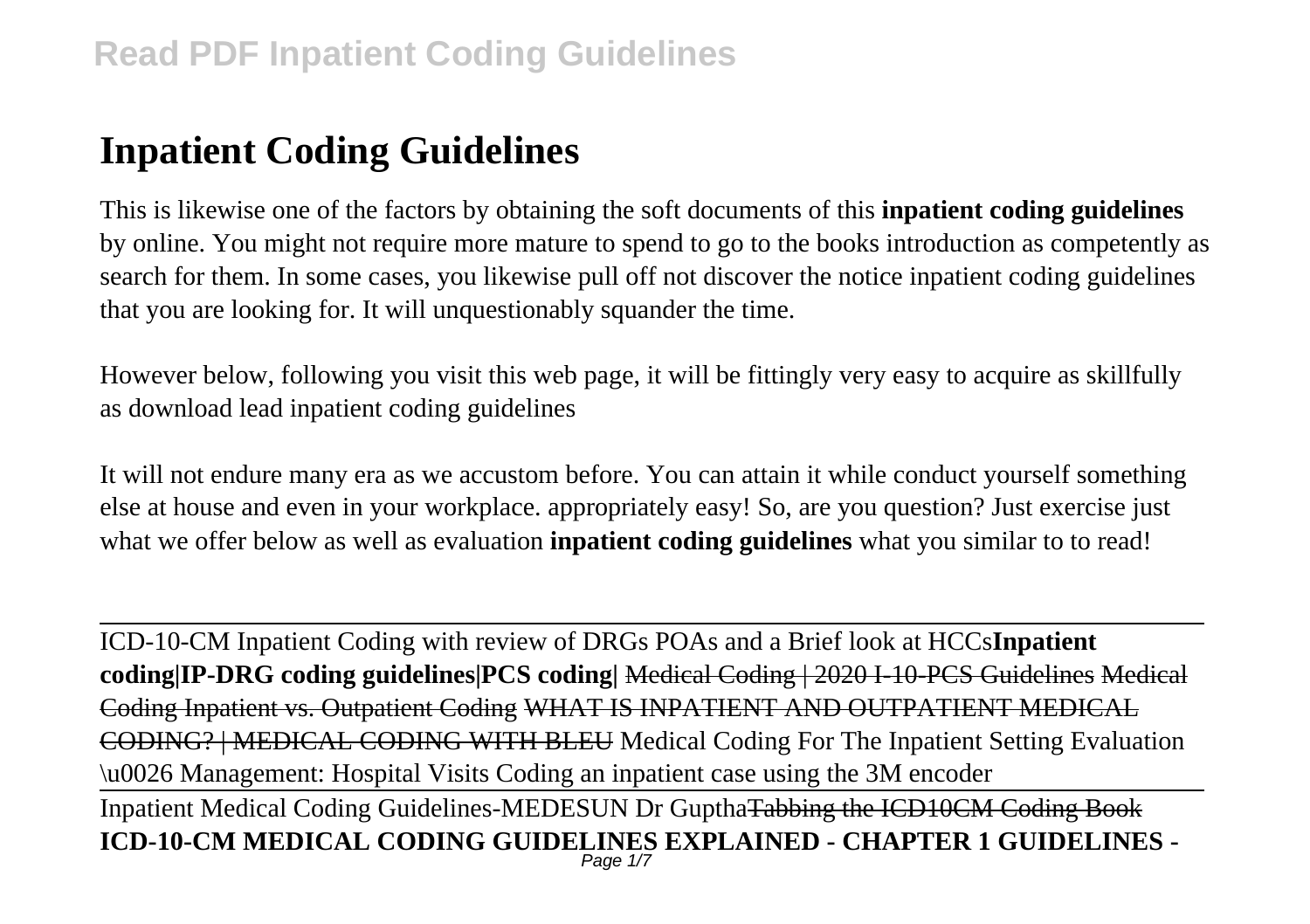## **INFECTIOUS DISEASES** LEARNING MEDICAL BILLING AND CODING ON YOUR OWN |

STUDY RESOURCES | MEDICAL CODING WITH BLEU *How to Make a Six Figure Salary in Medical Coding* MEDICAL CODING SELF STUDY OPTIONS - How to Self Study to Become a Medical Coder \u0026 Get Certified Coding With Kate: Dissecting an Op Report MEDICAL CODING ICD-10-CM GUIDELINES LESSON - 1.A - Coder explanation and examples for 2021

5. ICD-10-CM and ICD-10-PCS

CCS EXAM PATTERN II AHIMA II INPATIENT CODING II CCS TRAINING II TIPS TO PASS CCS EXAM II

MEDICAL CODING - How to Select an ICD-10-CM Code - Medical Coder - Diagnosis Code Look Up TutorialWhat YOU need to know about the CPC exam - Online and In-Person Medical Coding Certification Insight

Medical Coding Tips — Coding Surgical ProcedureMedical Coding Overview *Inpatient Coding Notes SEQUENCING TIPS FOR MEDICAL CODING* How to Assign Inpatient Procedure Codes 2019 ICD 10 PCS Guidelines

MEDICAL CODING BOOK TABBING FOR CPC EXAM - Tutorial for tabbing CPT and ICD-10-CM manualsICD-10-CM MEDICAL CODING GUIDELINES EXPLAINED - CHAPTER 9\u002610 GUIDELINES - CARDIO \u0026 RESPIRATORY IP-DRG Payment Calculation-Hospital Coding Training *ADVICE ON GOING FROM INPATIENT TO OUTPATIENT MEDICAL CODING | MEDICAL CODING WITH BLEU* Inpatient Coding Guidelines

Inpatient coding rules and their implementation vary according to the extent of detail in a specific medical case. However, there are a few guidelines that are basic and are essential in all coding practices. These are: 1. When coding, for greater accuracy, use both the alphabetic index and the tabular list to  $P_{\text{age 2/7}}$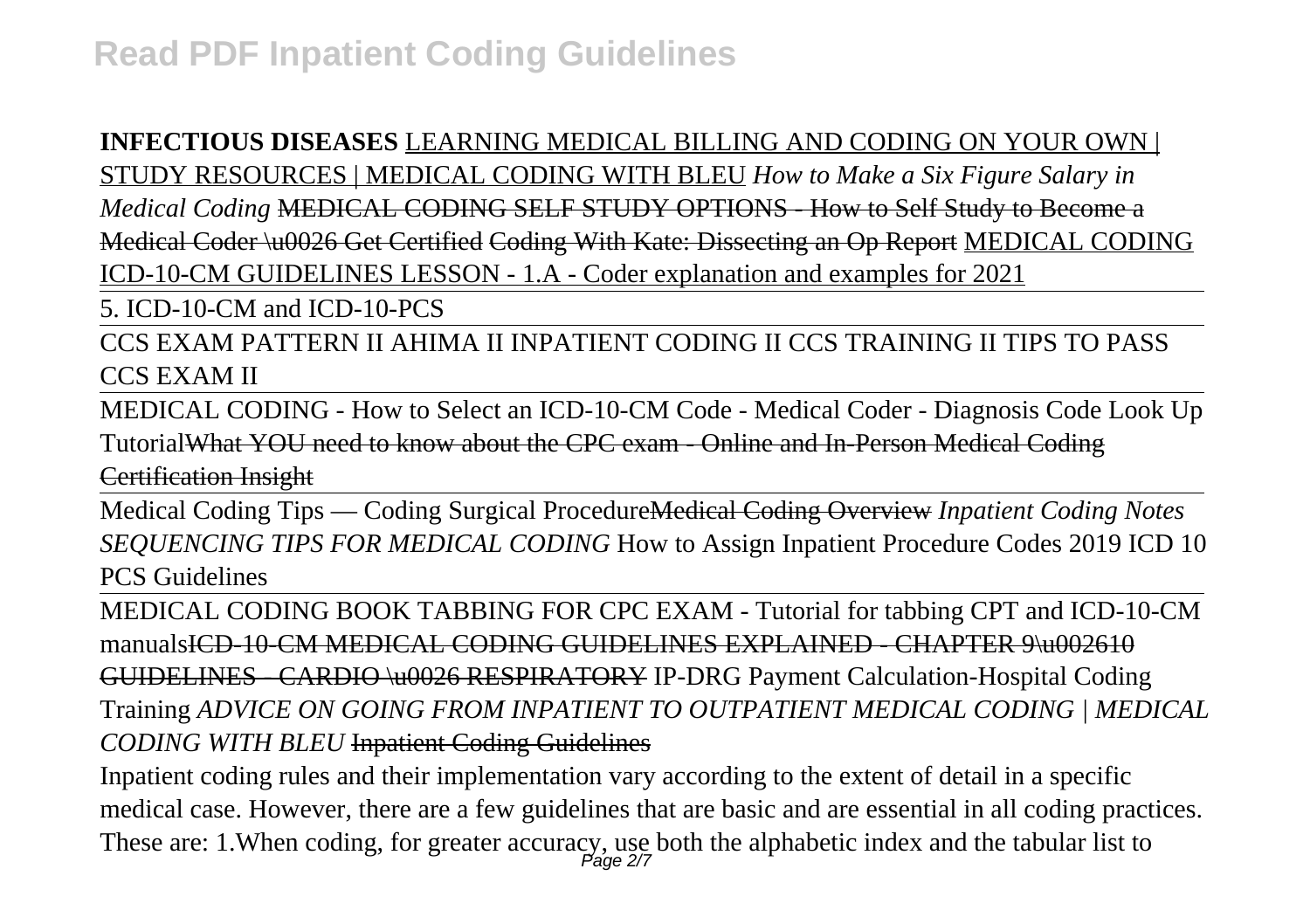ensure that no errors are encountered.

### General Inpatient Coding Rules And Regulations ...

GENERAL INPATIENT CODING GUIDELINES Use of Both Alphabetic Index and Tabular List Use both the Alphabetic Index and the Tabular List when locating and assigning a code. Reliance on only the Alphabetic... Locate each term in the Alphabetic Index and verify the code selected in the Tabular List. ...

### GENERAL INPATIENT CODING GUIDELINES - e ICD

Inpatient rehab coding involves abstracting the diagnosis code from the history of present illness (HPI), daily progress notes, pre-admission form, post-admission evaluation, consultation, interdisciplinary notations, and (most important) the discharge summary.

### Coding at the Inpatient Rehab Facility: It's Complicated ...

Inpatient Coding Guidelines 1. Admission Following Medical Observation When a patient is admitted to an observation unit for a medical condition,... 2. Admission Following Post-Operative Observation

### Inpatient Coding Guidelines | StudyHippo.com

For inpatient coding, the coding professional should assign procedure codes for all procedures that impact reimbursement and quality reporting, and ensure data is captured to meet the organization's needs as designated by the facility guidelines.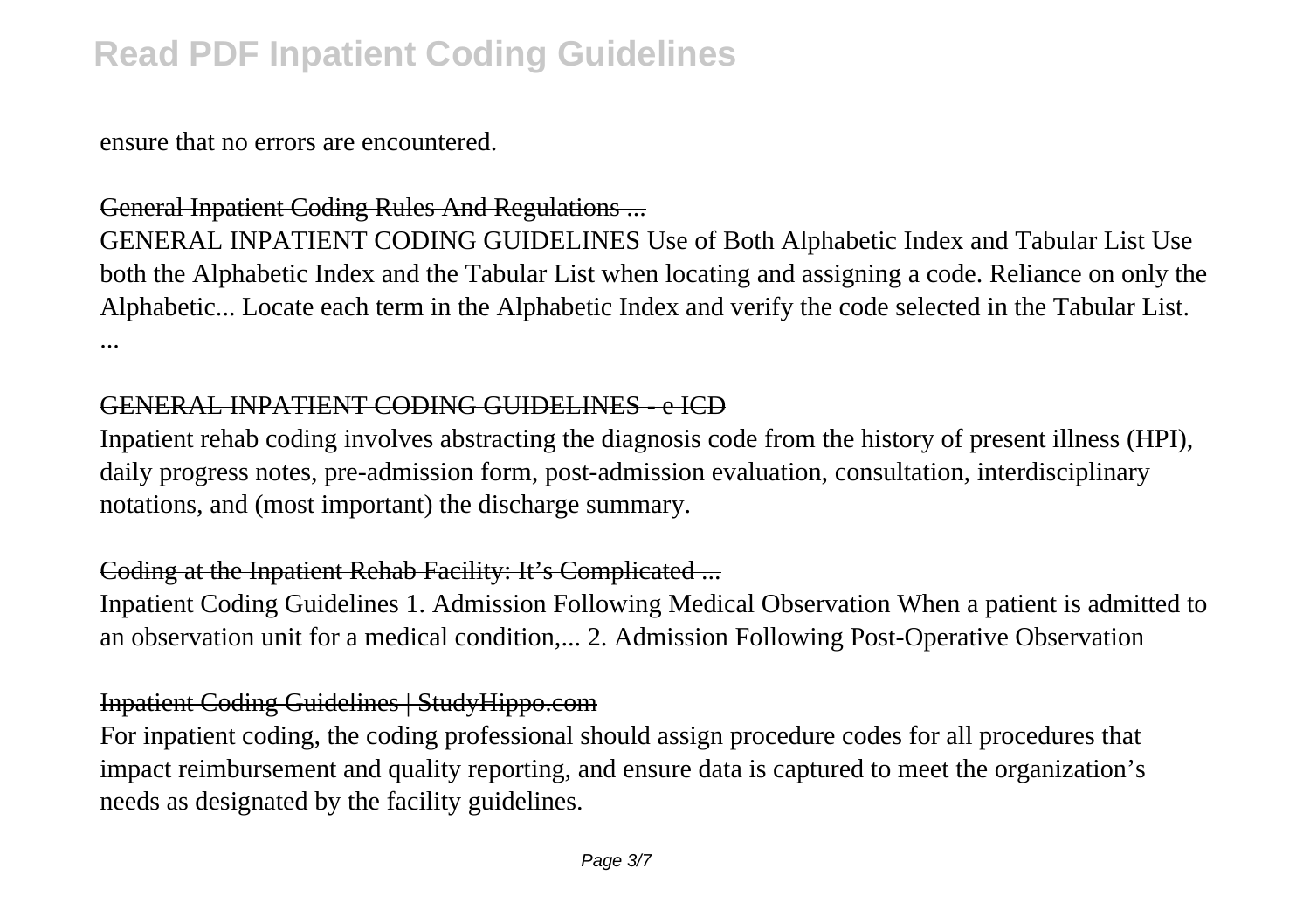## Developing Facility-Specific Coding Guidelines | Journal ...

Coding Tip: Inpatient Coding of Probable Diagnoses Comparative/contrasting secondary diagnoses. These should be coded as if they were established in ICD-10-CM. The OCG for... Comparative/contrasting principal diagnoses. This rule did not change with implementation of ICD-10-CM. If two or more...

### Coding Tip: Inpatient Coding of Probable Diagnoses

The following guidelines are to be applied in designating :there diagnoses when neither the Alphabetic Index nor the Tabular List in the ICD-9-CM provide direction. The listing of the diagnosis in the patient record is the responsibility of the attending provider. A. Previous condition

## Inpatient Coding Guidelines Flashcards | Quizlet

The goal of coding suspected, probable, likely, or possible conditions is to identify them as a possible principle diagnosis for admission on future hospitalizations. Coding For Signs and Symptoms in Inpatient and Outpatient Settings. If signs and symptoms are a given part of a primary diagnosis, they should NOT be coded in inpatient settings.

## Inpatient Coding Vs Outpatient Coding: Medical Coding ...

The inpatient coding system is solely based on the assignment of ICD-9/10-CM diagnostic and procedural codes for billing and appropriate reimbursement. It's the standard coding system used by physicians and other healthcare providers for classification and coding of all diagnoses. It uses ICD-10-PCS to report procedures.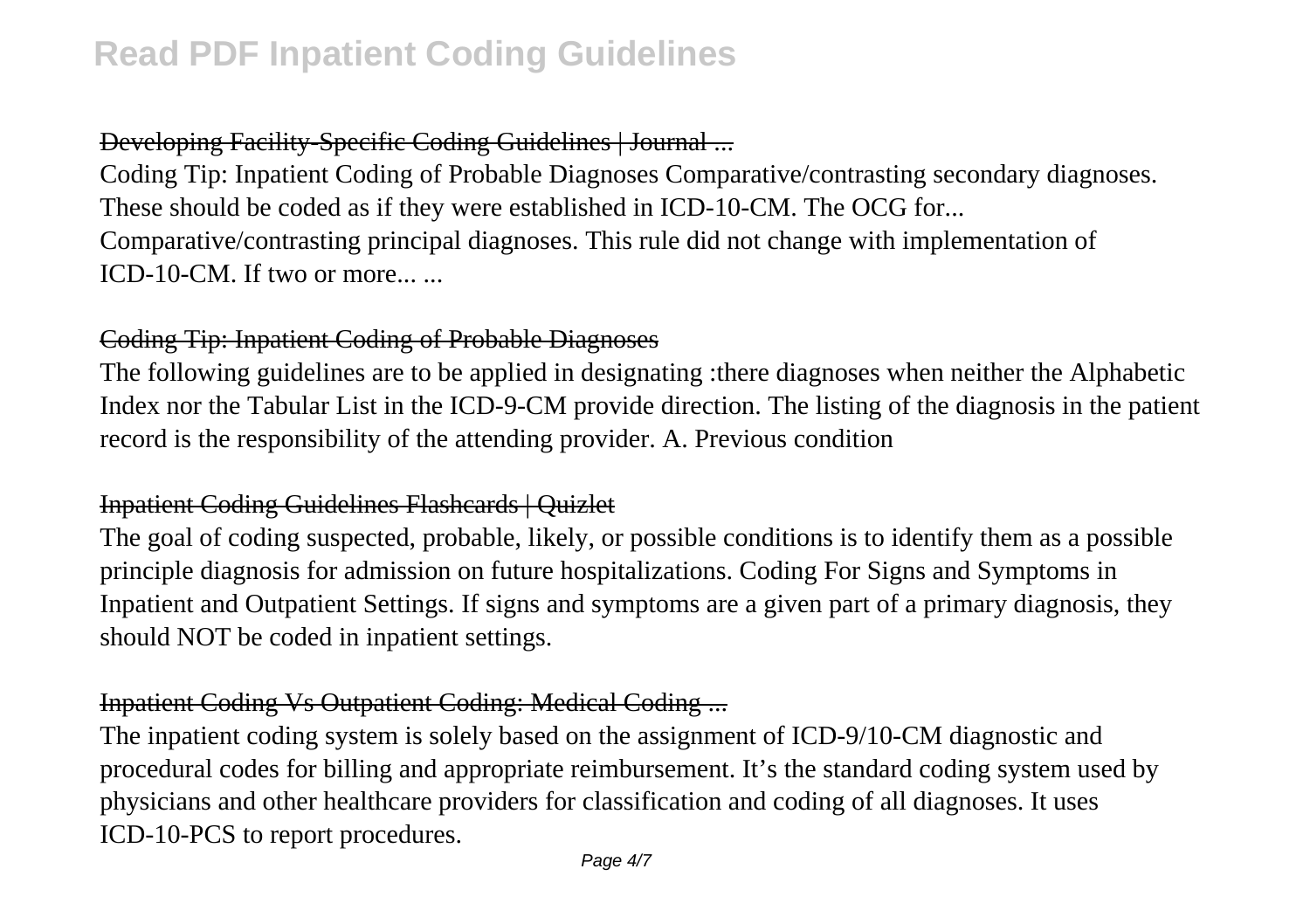## Difference Between Outpatient Coding and Inpatient Coding ...

Adherence to these guidelines when assigning ICD-10-CM diagnosis codes is required under the Health Insurance Portability and Accountability Act (HIPAA). The diagnosis codes (Tabular List and Alphabetic Index) have been adopted under HIPAA for all healthcare settings.

#### FY2020 ICD-10-CM Guidelines

Inpatient coding utilizes ICD-10-CM and ICD-10-PCS codes to transcribe the details of a patient's visit and stay, while outpatient coding on the other hand utilizes ICD-10-CM and HCPCS Level II codes to report healthcare services. Reimbursements for both types of services are requested under the Medicare program.

### Inpatient Coding Vs Outpatient Coding - Leading Medical ...

A: The Official Guidelines for Coding and Reporting tells us that a diagnosis documented as being uncertain during an inpatient stay must remain so at the time of discharge. Most people interpret this to mean that the uncertain diagnosis must be documented in the discharge summary and available at the time of coding.

## Q&A: Coding uncertain diagnoses | ACDIS

In this video, I discuss medical coding for the inpatient Setting.

#### Medical Coding For The Inpatient Setting - YouTube Page 5/7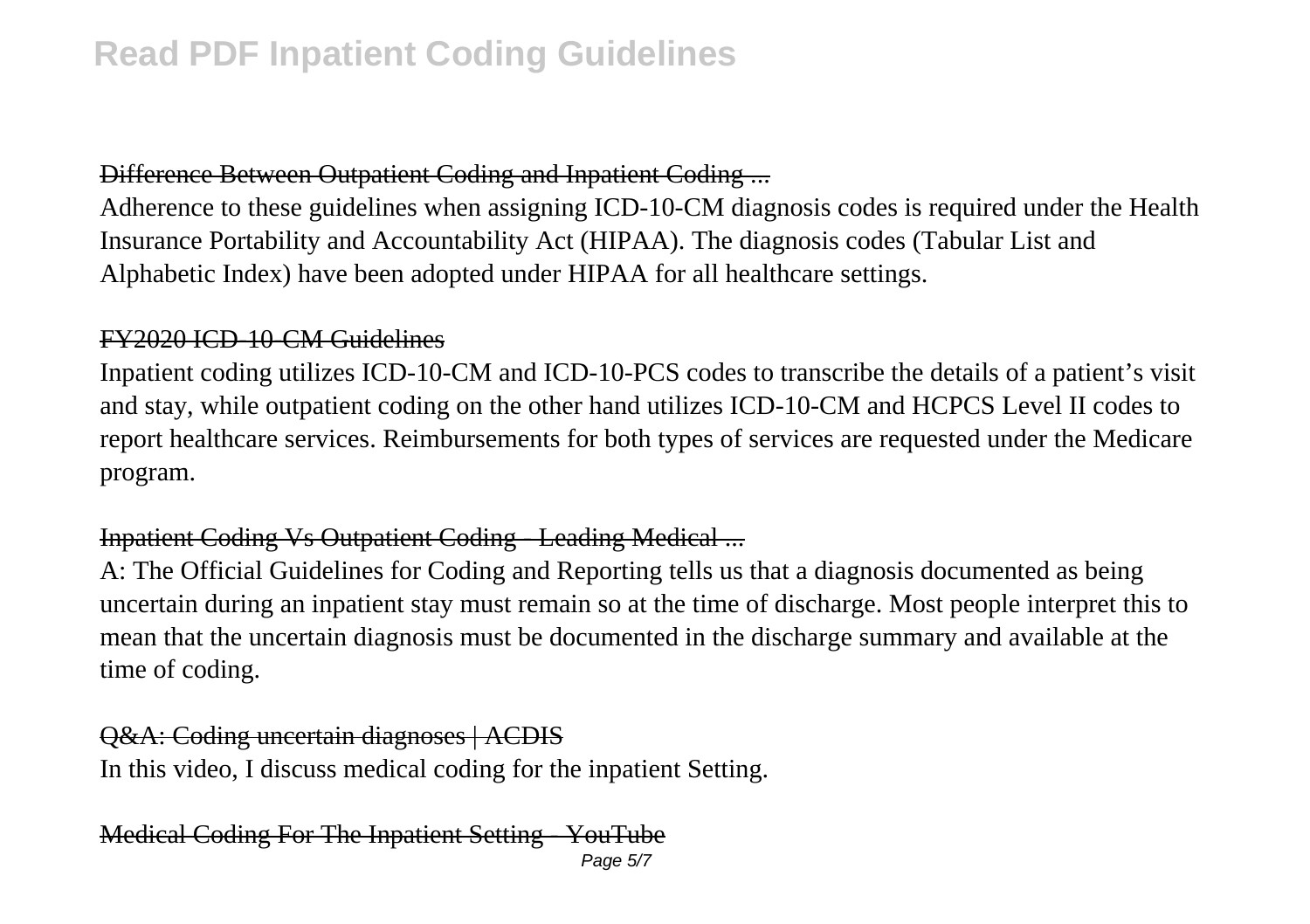Inpatient Vs Outpatient Coding Guidelines This is likewise one of the factors by obtaining the soft documents of this inpatient vs outpatient coding guidelines by online. You might not require more grow old to spend to go to the ebook launch as skillfully as search for them. In some cases, you likewise complete not discover the declaration ...

### Inpatient Vs Outpatient Coding Guidelines

As stated in the Introduction to the ICD-10-CM Official Guidelines for Coding and Reporting, a joint effort between the healthcare provider and the coder is essential to achieve complete and accurate documentation, code assignment, and reporting of diagnoses and procedures.

### Coding | CMS

inpatient coding guidelines 2013, many people after that will need to buy the scrap book sooner. But, sometimes it is consequently far pretension to acquire the book, even in further country or city. So, to ease you in finding the books that will preserve you, we encourage you by providing the lists. It is not unaided the list.

### Inpatient Coding Guidelines 2013 - 1x1px.me

For a confirmed diagnosis, assign code U07.1, COVID-19. This is an exception to the hospital inpatient guideline Section II, H. In this context, "confirmation" does not require documentation of the type of test performed; the provider's documentation that the individual has COVID-19 is sufficient.

## ICD-10-CM Official Coding and Reporting Guidelines April 1 ...